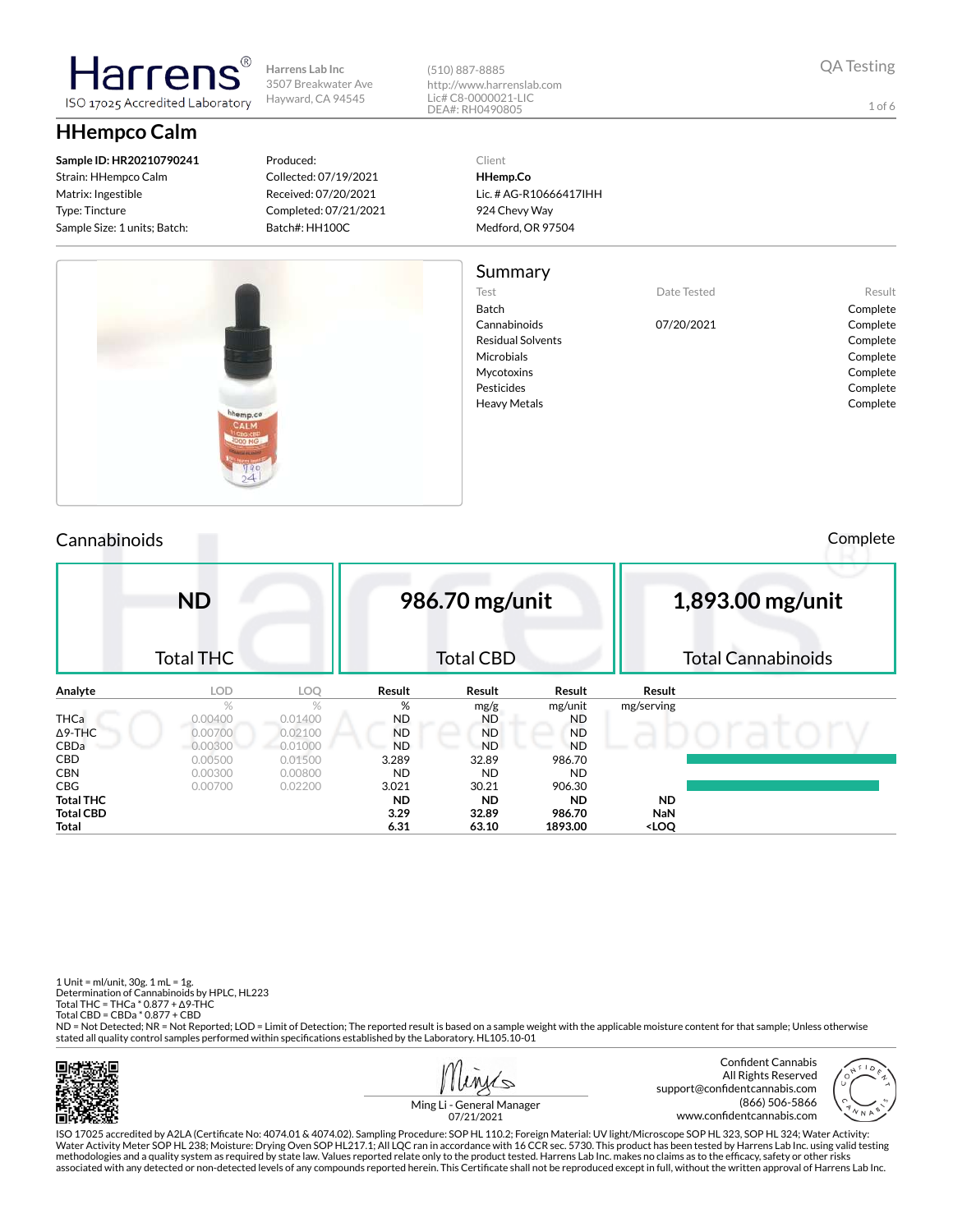**HHempco Calm**

larren ISO 17025 Accredited Laboratory

| Sample ID: HR20210790241     | Produced:             | Client                 |
|------------------------------|-----------------------|------------------------|
| Strain: HHempco Calm         | Collected: 07/19/2021 | HHemp.Co               |
| Matrix: Ingestible           | Received: 07/20/2021  | Lic. # AG-R10666417IHH |
| Type: Tincture               | Completed: 07/21/2021 | 924 Chevy Way          |
| Sample Size: 1 units; Batch: | Batch#: HH100C        | Medford, OR 97504      |

# Pesticides **Complete**

**Analyte LOD LOQ Limit Results Status** µg/g µg/g µg/g µg/g **Abamectin** 0.03 0.1 0.3 **NR NT** Acephate 0.03 0.1 5 NR NT Acequinocyl 0.03 0.1 4 NR NT **Acetamiprid** 0.03 0.1 0.5 NR NT Aldicarb 0.03 0.1 0.03 NR NT Azoxystrobin 0.03 0.1 40 NR NT Bifenazate 0.03 0.1 5 NR NT **Bifenthrin** 0.03 0.1 0.5 NR NT **Boscalid** 0.03 0.1 10 NR NT **Captan 12.1 0.03 0.1 5 NR NT Carbaryl 0.03 0.1 0.5 NR NT** Carbofuran 0.03 0.1 0.03 NR NT Chlorantraniliprole 0.03 0.1 40 NR NT Chlordane 0.03 0.1 0.03 NR NT Chlorfenapyr 0.03 0.1 0.03 NR NT Chlorpyrifos 0.03 0.1 0.03 NR NT Clofentezine 0.03 0.1 0.5 NR NT **Coumaphos** 0.03 0.1 0.03 NR NT Cyfluthrin 0.03 0.1 1 NR NT Cypermethrin 0.03 0.1 1 NR NT **Daminozide** 0.03 0.1 0.03 NR NT **Diazinon** 0.03 0.1 0.2 NR NT Dichlorvos 0.03 0.1 0.03 NR NT **Dimethoate** 0.03 0.1 0.03 NR NT Dimethomorph 0.03 0.1 20 NR NT Ethoprophos 0.03 0.1 0.03 NR NT **Etofenprox 0.03 0.1 0.03 NR NT Etoxazole** 0.03 0.1 1.5 NR NT **Fenhexamid** 0.03 0.1 10 NR NT **Fenoxycarb** 0.03 0.1 0.03 **NR NT** Fenpyroximate 0.03 0.1 2 NR NT Fipronil 0.03 0.1 0.03 NR NT Flonicamid 0.03 0.1 2 NR NT **Analyte LOD LOQ Limit Results Status**  $\mu$ g/g  $\mu$ g/g  $\mu$ g/g  $\mu$ g/g Fludioxonil 0.03 0.1 30 NR NT Hexythiazox 0.03 0.1 2 NR NT **Imazalil 11 0.03 0.1 0.03 NR NT** Imidacloprid 0.03 0.1 3 NR NT Kresoxim Methyl 0.03 0.1 1 NR NT **Malathion** 0.03 0.1 5 **NR NT** Metalaxyl 0.03 0.1 15 NR NT Methiocarb 0.03 0.1 0.03 NR NT **Methomyl 0.03 0.1 0.1 NR NT Mevinphos** 0.03 0.1 0.03 **NR NT** Myclobutanil 0.03 0.1 9 NR NT **Naled 1200 0.03 0.1 0.5 NR NT Oxamyl** 0.03 0.1 0.2 NR NT **Paclobutrazol 0.03 0.1 0.03 NR NT** Parathion Methyl 0.03 0.1 0.03 NR NT Pentachloronitrobenzene 0.03 0.1 0.2 NR NT **Permethrin 0.03 0.1 20 NR NT** Phosmet 0.03 0.1 0.2 NR NT Piperonyl Butoxide 0.03 0.1 8 NR NT **Prallethrin 1996** 0.03 0.1 0.4 **NR NT** Propiconazole 0.03 0.1 20 NR NT Propoxur 0.03 0.1 0.03 NR NT **Pyrethrins 0.03 0.1 1 NR NT** Pyridaben 0.03 0.1 3 NR NT **Spinetoram 10.03 0.1 3 NR NT** Spinosad 0.03 0.1 3 NR NT Spiromesifen 0.03 0.1 12 NR NT Spirotetramat 0.03 0.1 13 NR NT **Spiroxamine** 0.03 0.1 0.03 **NR NT** Tebuconazole 0.03 0.1 2 NR NT Thiacloprid 0.03 0.1 0.03 NR NT Thiamethoxam 0.03 0.1 4.5 NR NT Trifloxystrobin 0.03 0.1 30 NR NT

(510) 887-8885

http://www.harrenslab.com Lic# C8-0000021-LIC DEA#: RH0490805

Date Tested:

We analyze samples by AOAC Official Method 2007.01-Modified; ND = Not Detected; NR = Not Reported; LOD = Limit of Detection; The reported result is based on a sample weight with the applicable moisture content for that sample; Unless otherwise stated all quality control samples performed within specifications established by the<br>Laboratory. HL105.10-01. Tested by LC/MS/MS and GC/





2 of 6

Ming Li - General Manager

ISO 17025 accredited by A2LA (Certificate No: 4074.01 & 4074.02). Sampling Procedure: SOP HL 110.2; Foreign Material: UV light/Microscope SOP HL 323, SOP HL 324; Water Activity: Water Activity Meter SOP HL 238; Moisture: Drying Oven SOP HL217.1; All LQC ran in accordance with 16 CCR sec. 5730. This product has been tested by Harrens Lab Inc. using valid testing methodologies and a quality system as required by state law. Values reported relate only to the product tested. Harrens Lab Inc. makes no claims as to the efficacy, safety or other risks associated with any detected or non-detected levels of any compounds reported herein. This Certificate shall not be reproduced except in full, without the written approval of Harrens Lab Inc.

07/21/2021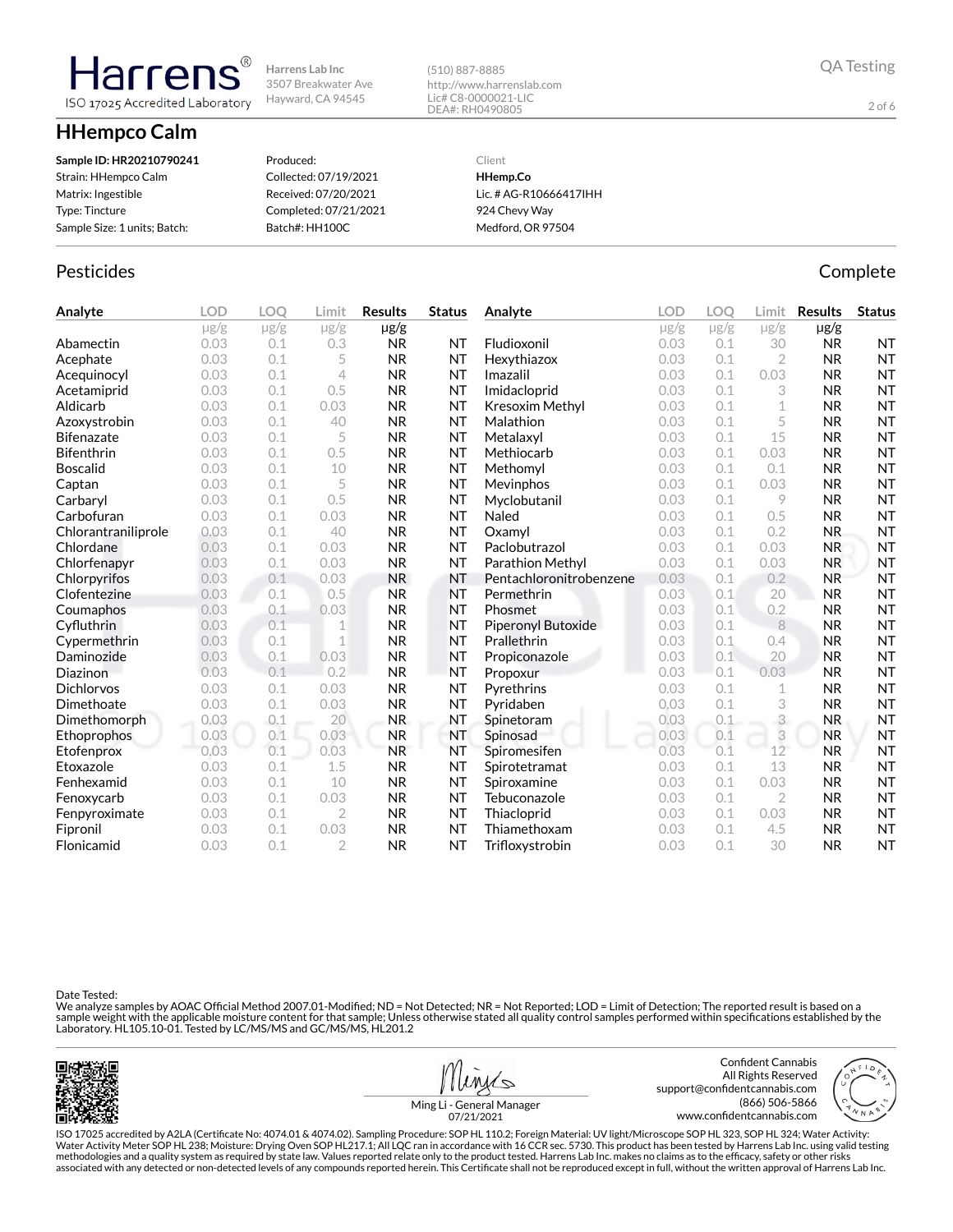**HHempco Calm**

**Harrens** ISO 17025 Accredited Laboratory

| Sample ID: HR20210790241     | Produced:             | Client                 |
|------------------------------|-----------------------|------------------------|
| Strain: HHempco Calm         | Collected: 07/19/2021 | HHemp.Co               |
| Matrix: Ingestible           | Received: 07/20/2021  | Lic. # AG-R10666417IHH |
| Type: Tincture               | Completed: 07/21/2021 | 924 Chevy Way          |
| Sample Size: 1 units; Batch: | Batch#: HH100C        | Medford, OR 97504      |

# Residual Solvents **Complete** Complete Complete Complete Complete Complete Complete

| Analyte             | <b>LOD</b> | LOQ         | Limit     | <b>Results</b> | <b>Status</b> |
|---------------------|------------|-------------|-----------|----------------|---------------|
|                     | $\mu$ g/g  | $\mu$ g/g   | $\mu$ g/g | µg/g           |               |
| 1,2-Dichloro-Ethane |            |             |           | <b>NR</b>      | <b>NT</b>     |
| Acetone             |            | 10          | 5000      | <b>NR</b>      | <b>NT</b>     |
| Acetonitrile        |            | 5           | 410       | <b>NR</b>      | <b>NT</b>     |
| Benzene             |            |             |           | <b>NR</b>      | <b>NT</b>     |
| <b>Butane</b>       |            | 25          | 5000      | <b>NR</b>      | <b>NT</b>     |
| Chloroform          |            | $\mathbf 1$ |           | <b>NR</b>      | <b>NT</b>     |
| Ethanol             |            | 10          | 5000      | <b>NR</b>      | <b>NT</b>     |
| Ethyl-Acetate       |            | 10          | 5000      | N <sub>R</sub> | <b>NT</b>     |
| Ethyl-Ether         |            | 10          | 5000      | <b>NR</b>      | <b>NT</b>     |
| Ethylene Oxide      |            | $\mathbf 1$ |           | <b>NR</b>      | <b>NT</b>     |
| Heptane             |            | 10          | 5000      | <b>NR</b>      | <b>NT</b>     |
| Isopropanol         |            | 10          | 5000      | N <sub>R</sub> | <b>NT</b>     |
| Methanol            |            | 10          | 3000      | <b>NR</b>      | <b>NT</b>     |
| Methylene-Chloride  |            |             |           | <b>NR</b>      | <b>NT</b>     |
| n-Hexane            |            | 10          | 290       | <b>NR</b>      | <b>NT</b>     |
| Pentane             |            | 10          | 5000      | <b>NR</b>      | <b>NT</b>     |
| Propane             |            | 10          | 5000      | <b>NR</b>      | <b>NT</b>     |
| Toluene             |            | 10          | 890       | NR             | <b>NT</b>     |
| Trichloroethene     |            |             |           | <b>NR</b>      | <b>NT</b>     |
| Xylenes             |            | 10          | 2170      | <b>NR</b>      | <b>NT</b>     |

(510) 887-8885

http://www.harrenslab.com Lic# C8-0000021-LIC DEA#: RH0490805

Date Tested: ND = Not Detected; SOP HL231. Headspace GC-FID



Confident Cannabis All Rights Reserved support@confidentcannabis.com (866) 506-5866 www.confidentcannabis.com



Ming Li - General Manager 07/21/2021

ISO 17025 accredited by A2LA (Certificate No: 4074.01 & 4074.02). Sampling Procedure: SOP HL 110.2; Foreign Material: UV light/Microscope SOP HL 323, SOP HL 324; Water Activity: Water Activity Meter SOP HL 238; Moisture: Drying Oven SOP HL217.1; All LQC ran in accordance with 16 CCR sec. 5730. This product has been tested by Harrens Lab Inc. using valid testing methodologies and a quality system as required by state law. Values reported relate only to the product tested. Harrens Lab Inc. makes no claims as to the efficacy, safety or other risks<br>associated with any detected or non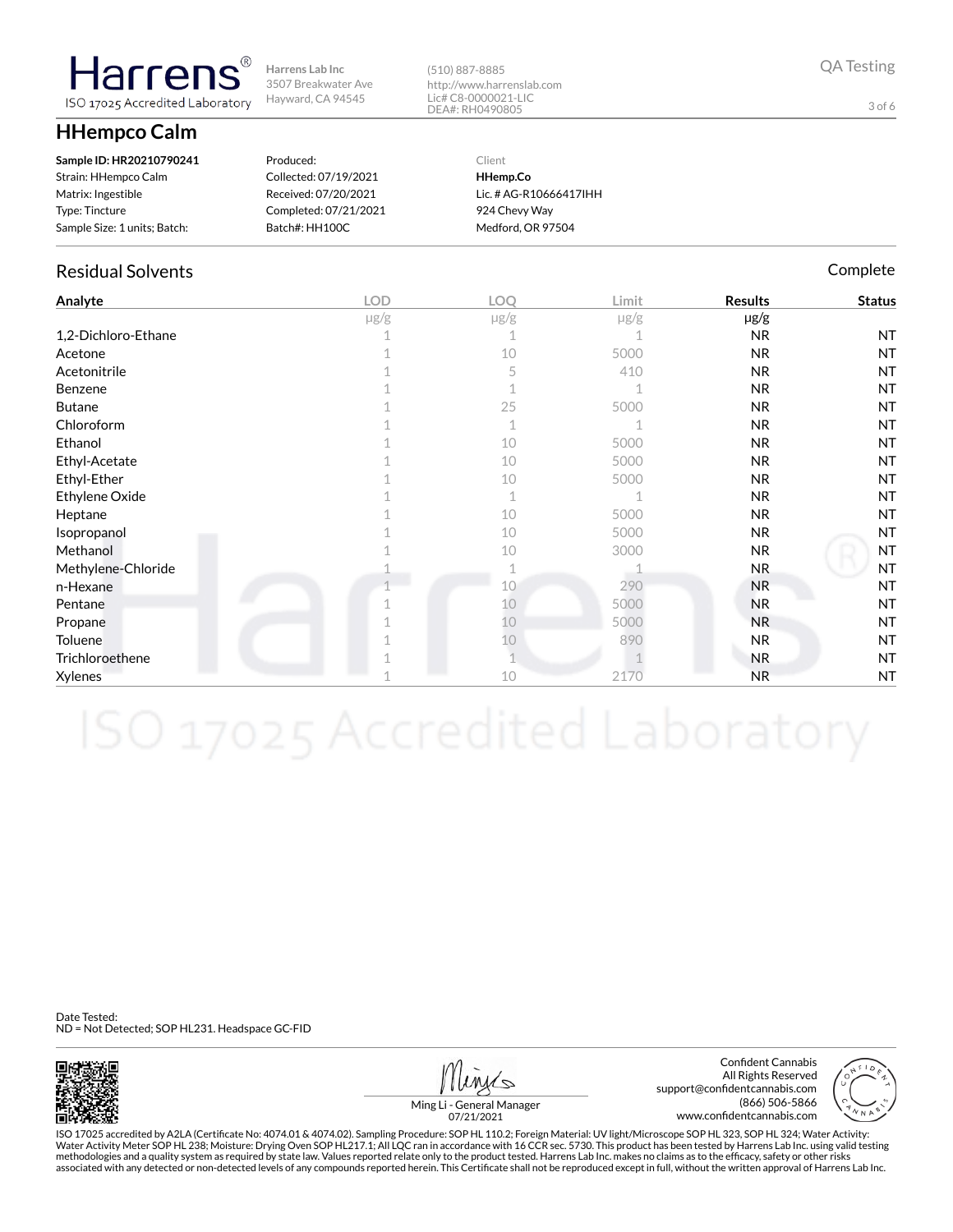

3507 Breakwater Ave

**HHempco Calm**

larrer

ISO 17025 Accredited Laboratory

| Produced:             |
|-----------------------|
| Collected: 07/19/2021 |
| Received: 07/20/2021  |
| Completed: 07/21/2021 |
| Batch#: HH100C        |
|                       |

## Microbials Complete

| Analyte | Jnits | rus |
|---------|-------|-----|
|         | CFU/g |     |

|                               | CFU/g     |           |
|-------------------------------|-----------|-----------|
| Aerobic Plate Count           | <b>NR</b> | <b>NT</b> |
| Aspergillus flavus            | <b>NR</b> | <b>NT</b> |
| Aspergillus fumigatus         | <b>NR</b> | NT        |
| Aspergillus niger             | <b>NR</b> | <b>NT</b> |
| Aspergillus terreus           | <b>NR</b> | <b>NT</b> |
| Shiga Toxin-producing E. coli | <b>NR</b> | <b>NT</b> |
| Salmonella SPP                | <b>NR</b> | <b>NT</b> |
| Yeast & Mold                  | <b>NR</b> | NT        |
|                               |           |           |

(510) 887-8885

http://www.harrenslab.com Lic# C8-0000021-LIC DEA#: RH0490805

> Client **HHemp.Co**

Lic. # AG-R10666417IHH 924 Chevy Way Medford, OR 97504

Date Tested:

NR = Not Reported;Aerobic Bacteria refers to Aerobic Plate Count, we analyze by method FDA BAM Jan 2001, Chapter 3. E.coli refers to E.coli Plate Count, we analyze by method FDA BAM Jan 2001, Chapter 4. Coliforms refers to Coliform Plate Count, we analyze by method FDA BAM Jan 2001, Chapter 4. Salmonella analysis method by Compact Dry SL, Hardy Diagnostics. Visual Mold inspection by UV light. 1= Mold Present, 0=Mold Not Present. Yeast and Mold Plate count method by AOAC no. 100401 or<br>FDA BAM Jan 2001, Chapter 18. HL105.10-01. Salmonella and



Confident Cannabis All Rights Reserved support@confidentcannabis.com (866) 506-5866 www.confidentcannabis.com



Ming Li - General Manager 07/21/2021

ISO 17025 accredited by A2LA (Certificate No: 4074.01 & 4074.02). Sampling Procedure: SOP HL 110.2; Foreign Material: UV light/Microscope SOP HL 323, SOP HL 324; Water Activity: Water Activity Meter SOP HL 238; Moisture: Drying Oven SOP HL217.1; All LQC ran in accordance with 16 CCR sec. 5730. This product has been tested by Harrens Lab Inc. using valid testing methodologies and a quality system as required by state law. Values reported relate only to the product tested. Harrens Lab Inc. makes no claims as to the efficacy, safety or other risks<br>associated with any detected or non

QA Testing

4 of 6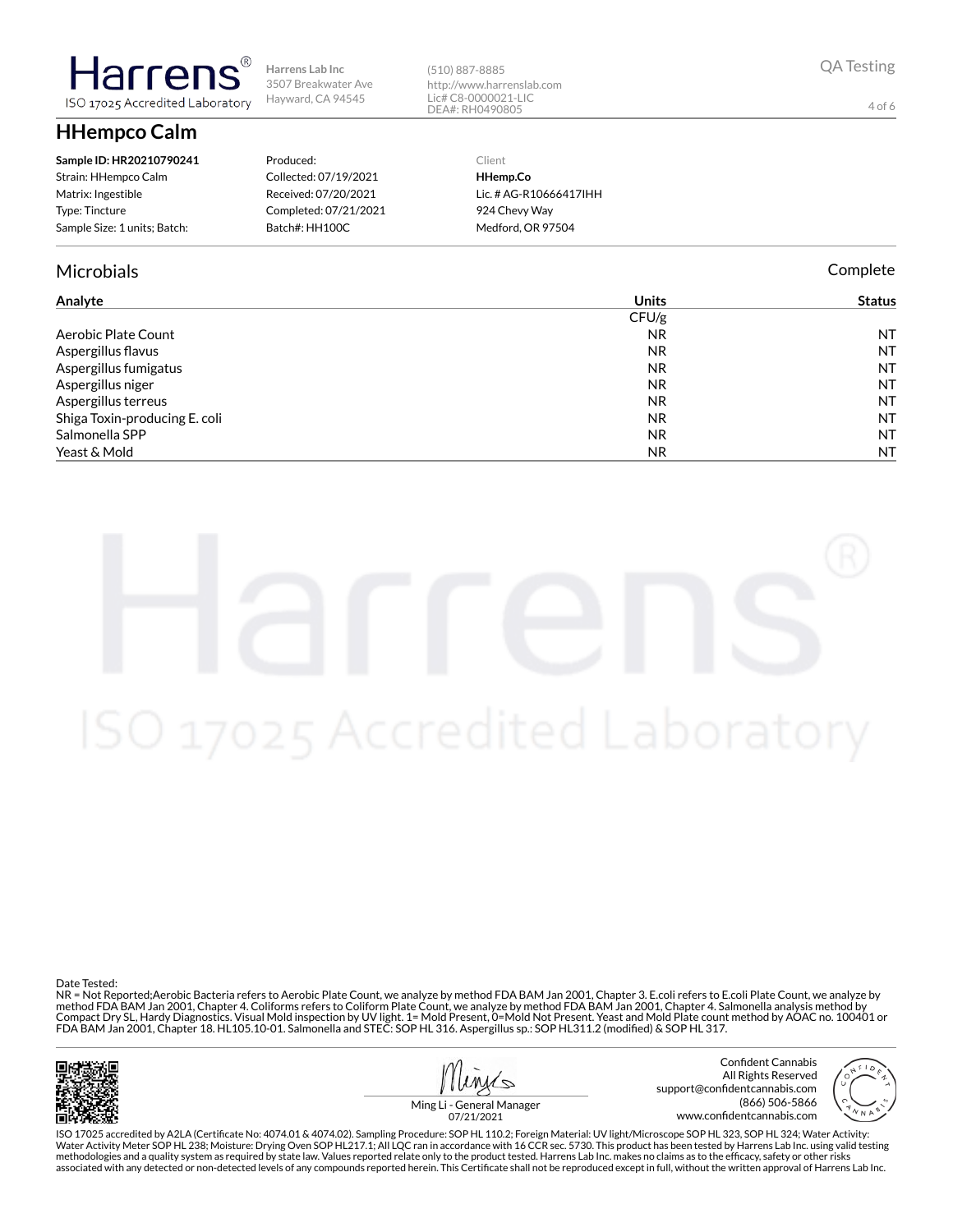**HHempco Calm**

**Harrens** 

ISO 17025 Accredited Laboratory

| Sample ID: HR20210790241     | Produced:             | Client                 |
|------------------------------|-----------------------|------------------------|
| Strain: HHempco Calm         | Collected: 07/19/2021 | HHemp.Co               |
| Matrix: Ingestible           | Received: 07/20/2021  | Lic. # AG-R10666417IHH |
| Type: Tincture               | Completed: 07/21/2021 | 924 Chevy Way          |
| Sample Size: 1 units; Batch: | Batch#: HH100C        | Medford, OR 97504      |

# Heavy Metals **Complete**

| Analyte | LOD.      | LOC  | Limit     | Mass      | <b>Status</b> |
|---------|-----------|------|-----------|-----------|---------------|
|         | $\mu$ g/g | µg/g | $\mu$ g/g | $\mu$ g/g |               |
| Arsenic | 0.50      | 1.50 | 1.5       | <b>NR</b> | <b>NT</b>     |
| Cadmium | 0.07      | 0.20 | U.5       | <b>NR</b> | <b>NT</b>     |
| Lead    | 0.17      | 0.50 | U.5       | <b>NR</b> | <b>NT</b>     |
| Mercury | 1.00      | 3.00 |           | <b>NR</b> | <b>NT</b>     |

(510) 887-8885

http://www.harrenslab.com Lic# C8-0000021-LIC DEA#: RH0490805

Date Tested: SOP HL 237. Tested by Atomic Fluorescence Spectrometry, HL237



Confident Cannabis All Rights Reserved support@confidentcannabis.com (866) 506-5866 www.confidentcannabis.com



Ming Li - General Manager 07/21/2021

ISO 17025 accredited by A2LA (Certificate No: 4074.01 & 4074.02). Sampling Procedure: SOP HL 110.2; Foreign Material: UV light/Microscope SOP HL 323, SOP HL 324; Water Activity: Water Activity Meter SOP HL 238; Moisture: Drying Oven SOP HL217.1; All LQC ran in accordance with 16 CCR sec. 5730. This product has been tested by Harrens Lab Inc. using valid testing methodologies and a quality system as required by state law. Values reported relate only to the product tested. Harrens Lab Inc. makes no claims as to the efficacy, safety or other risks<br>associated with any detected or non

QA Testing

5 of 6